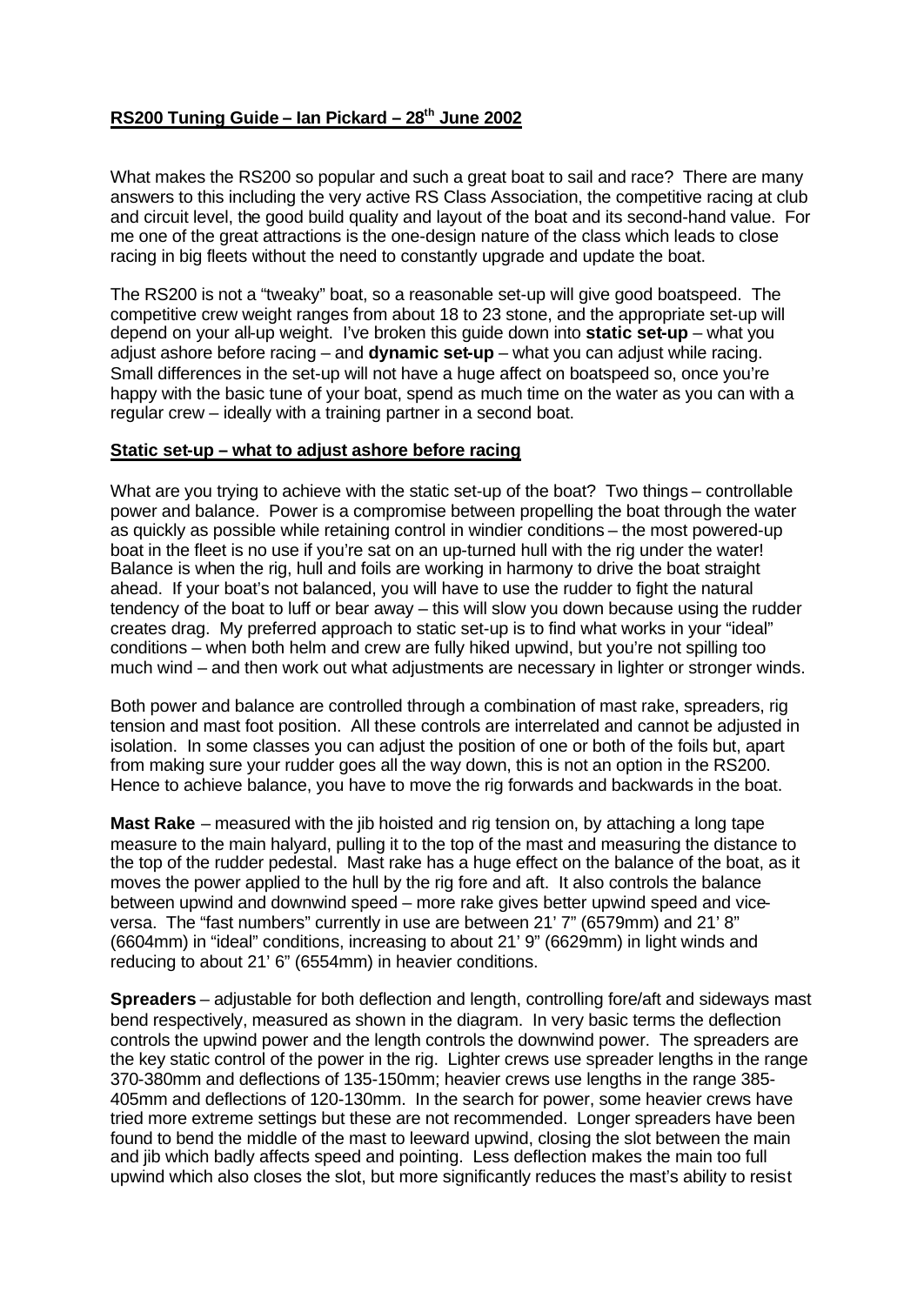the loads imposed by the spinnaker, potentially leading to a broken mast. Those new to the class are often worried that this recommended spreader set-up means that the mast is inverted (i.e. bends backwards at the spreaders) with the rig tension on but the mainsail down. This is correct, as the mast is fairly flexible, so needs to start inverted to resist the load from the full length battens and the kicker.

**Rig Tension** – measured at about shoulder height on the shrouds using a SuperSpars rig tension gauge. Rig tension has two effects: it controls the shape and fullness of the jib by applying luff tension, and it controls mast bend through the forces applied by the shrouds to the spreaders. Too little tension lets the jib luff sag aft and to leeward which affects pointing, and it lets the mast bend too much as the spreaders can't take affect Too much rig tension makes the boat feel "numb" – the boat doesn't provide enough feedback to the helm – as the rig is too rigid and cannot respond to the affect of gusts and waves. In "ideal" conditions, the standard rig tension in use is 27-28 on the gauge (320/340lbs, 146/155kg). Less tension is used in lighter conditions – on average about 24 (270lbs, 123kg), with some dropping as low as 22 (240lbs, 109kg). I leave the tension at about 28 for the heavy stuff – some lighter teams reduce the tension to de-power the rig by letting the mast bend; a few of the heavier teams increase the tension to 30 (400lbs, 182kg).

**Mast Foot Position** – adjusted only if the above settings do not give a balanced boat. How can you tell if you're boat is balanced? In conditions at or just below your "ideal", sail upwind with the sails trimmed and the boat flat – difficult to judge from inside the boat, so ask someone to sail/motor behind you to let you know when you're sailing flat. If the boat is balanced there should be little or no pull from the tiller extension. With the mast foot in its standard position at the back of the track, you may find that the tiller extension is pulling quite hard – the boat wants to luff-up. To overcome this you need to move the rig forward in the boat – one hole forward usually cures the problem; two holes forward at most. The bad news is that this will affect the mast rake, etc. so you will have to check and re-adjust your other static settings.

Two other settings should be adjusted ashore. Firstly the tension on the jib luff can be altered by untying the thin line at the tack. In light wind/flat water conditions, you should have very little tension on the jib luff (i.e. horizontal creases are okay) or you will not be able to point upwind. In stronger wind/waves, more tension should be applied to keep the boat driving through the gusts and over the waves. Secondly the position of the jib fairleads should be adjusted to ensure the leech of the jib follows the luff of the main to give the proper slot shape. The fairlead position depends on the length of the shackle you use at the tack of the jib – all the way back for a long shackle and one hole forward for a short one.

## **Dynamic set-up – adjustments to make while racing**

Now you're happy with the static set-up, it's time to work out what to adjust while sailing and how these adjustments will affect the handling and performance of the boat. The main controls are the sheets (obviously!), the kicker, the outhaul, the cunningham, the centreboard and the trim:

**Sheets** – upwind the jib should be kept in tight at all times, except in extremely strong winds when it may have to be eased during big gusts to avoid a capsize. 2:1 jib sheets can help in these conditions as they make it easier for the crew to uncleat the jib as a gust hits. The RS200 mainsheet needs to be worked quite hard upwind to get the best from the boat. The main should be eased for every gust and wave to keep the boat flat and driving hard – due to the relatively short centreboard, the boat simply slides to leeward if allowed to heel. I prefer to sail without a mainsheet cleat to encourage me to work hard. Smaller/lighter helms are permitted to add an extra purchase to the mainsheet to reduce the sheet loads.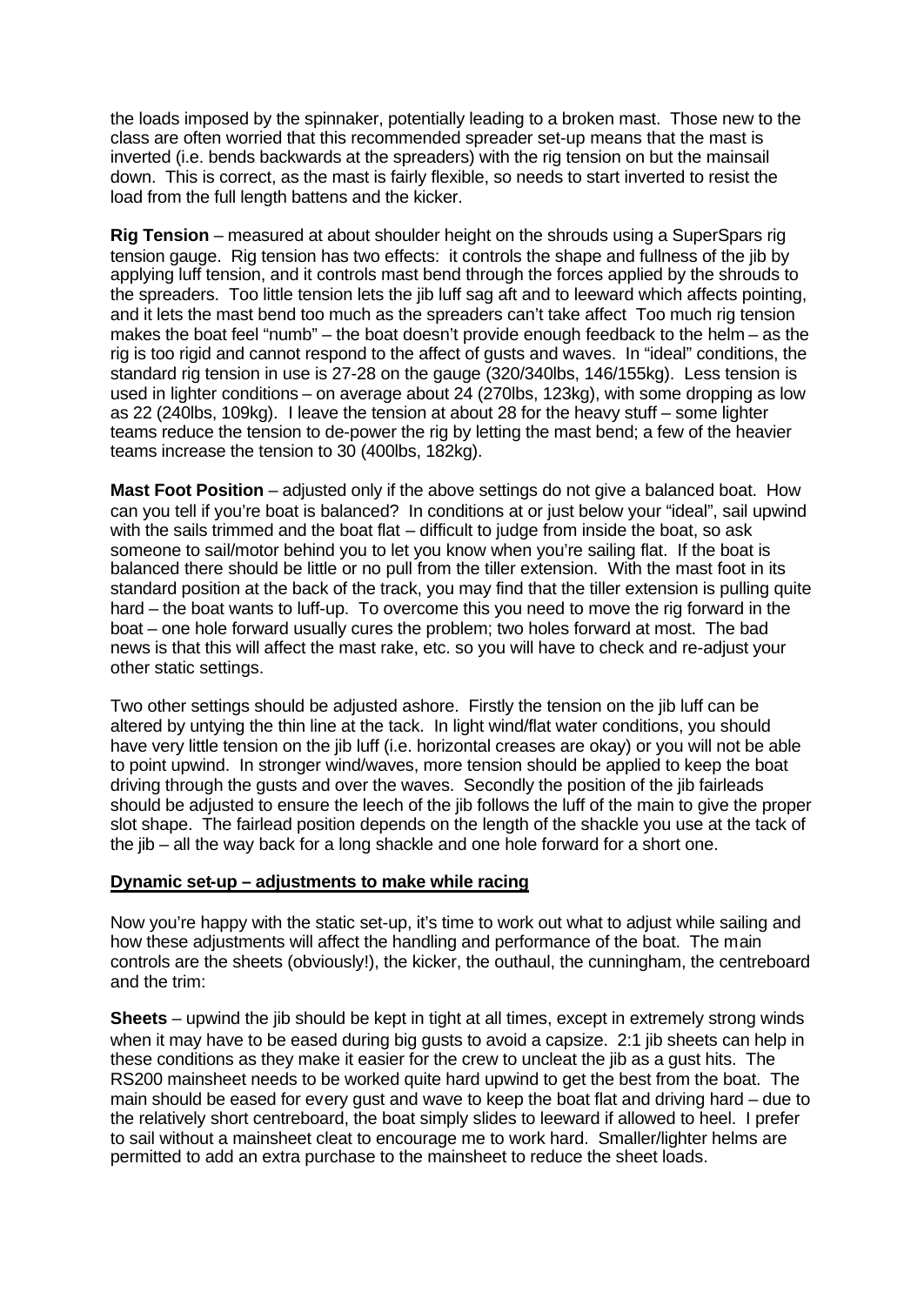Downwind the spinnaker is the key to speed and control and must be appropriately sheeted at all times – with the luff just about to collapse. In light wind the main and jib should be adjusted for speed and power – it is more important to correctly sheet the jib downwind in the RS200 than in some other classes, as the spinnaker is proportionally quite small so the power of all three sails is important. As the wind increases to marginal planing conditions, we have found that it pays to slightly over-sheet the jib downwind, so it becomes correctly sheeted when the apparent wind moves forward during planing – this leaves the crew to concentrate on the spinnaker. As the wind increases further and you become overpowered, various steps can be taken to retain control. The adjustments to the sail controls are explained below. When overpowered, you should still aim to hoist the spinnaker – it stabilises the boat downwind and it's almost impossible to gybe without it. The crew must keep the spinnaker correctly sheeted at all times – too tight and you'll capsize, but let it flog and you'll lose all control! The helm should be prepared to ease a lot of mainsheet and bear away hard in the gusts to keep the boat flat and under control. If you're really overpowered, letting the jib flap also helps.

**Kicker** – the most important control in the boat. Upwind the kicker has a huge affect on power and pointing ability. The best indicator of correct kicker tension upwind is when the second leech telltale down on the mainsail is flying about half the time – even then, you should tend towards too much tension on flat water to maximise your pointing. As the wind strength increases, you should continue to apply more kicker tension to control the power in the main – pulling it on during a gust and easing slightly afterwards. The only exceptions to this are in very light wind, when just enough kicker should be used to flick the battens during a tack, and in big waves where the kicker can be eased a little to help the boat drive through the waves. The recently permitted increase in kicker purchase to 16:1 should enable all teams to adjust the kicker upwind.

On a run the kicker should be eased right off in lighter conditions – the less the kicker tension, the lower you can sail towards the mark. In marginal planing conditions some more tension is required to control the power in the main and promote planing. As the wind increases further, on both a run and reach the kicker should again be eased to spill wind from the top of the sail and keep the end of the boom out of the water to avoid a broach.

**Outhaul** – pretty simple! Until you're overpowered, upwind the foot of the sail should just be in contact with the boom and downwind the outhaul should be completely eased. When you're really overpowered upwind and downwind, keep it pulled tight.

**Cunningham** – there are two schools of thought on use of the cunningham. Steve Dunn and I advise it's use only as a last resort to reduce upwind power in survival conditions – otherwise it has too great an effect on your pointing ability. However, others recommend its routine use to control the position of maximum depth in the mainsail at one third back and one third up. All I can suggest is that you try both and stick to what suits your sailing. There is one time that the cunningham is invaluable. When you're overpowered on a reach, pull it on as hard as you can to de-power the mainsail by opening the top of the leech.

**Centreboard** – again, two schools of thought. In light winds on flat water some teams raise the centreboard downwind. The logic is that you can point up to keep the spinnaker full, but the boat will skid sideways making faster downwind progress. I've found that you need to put it down again to gybe and feel that this unsettles the boat, losing all you've gained. Hence I leave mine down all the time.

**Trim** – as I said above, flat is fast. It's critical to adjust the sails and your position to keep the boat flat at all times. In light conditions, it's important to get the weight forward to lift the flat areas near the stern out of the water to reduce drag. Upwind the helm should have a leg either side of the thwart and the crew should be forward in the cockpit or against the shroud. Downwind the crew should be against the windward shroud and the helm on the leeward